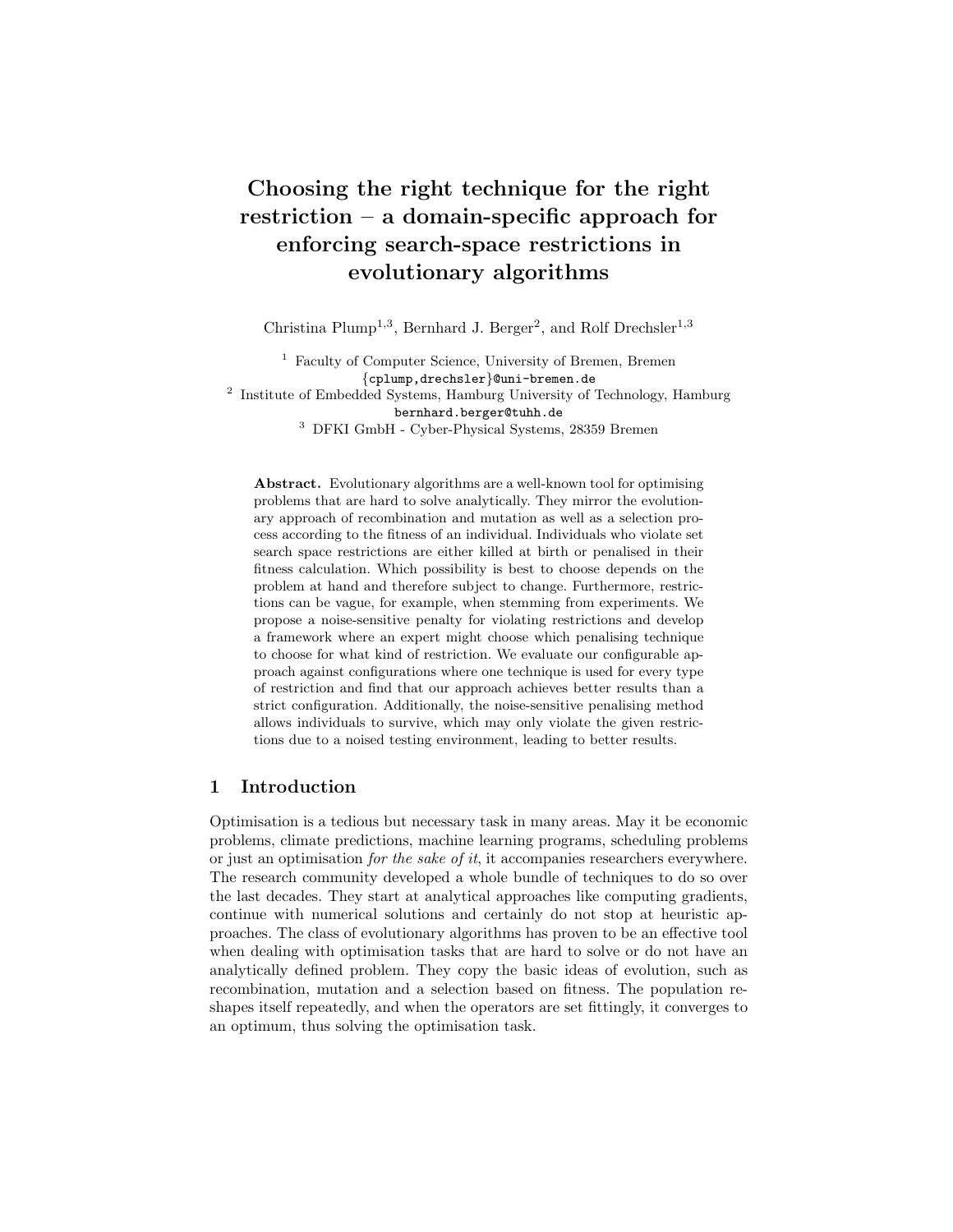#### 2 Christina Plump, Bernhard J. Berger, and Rolf Drechsler

Unfortunately, it is seldomly quite that easy, and the expression when the operators are set fittingly is a challenge in its own right. There are several issues to be considered for the configuration of an evolutionary algorithm: From encoding to choice of mutation and recombination and definition of fitness as well as a selection scheme. For this work, we focus on a problem lying at the intersection of selection, fitness and encoding: Restrictions. Most optimisation problems are subject to restrictions. In production, machines can not run longer than a defined amount of time, resources (material and human) are finite, and some minimal production may be necessary. In material sciences, it may not be allowed to combine different alloys for fear of health hazards, and when conducting experiments on structural materials, the results are usually not independent of one another. There are tons of examples where it is necessary to optimise under restrictions.

Logically, several techniques have been developed to deal with these restrictions. For example, individuals may be *killed-at-birth* if they violate these restrictions. Another technique is more subtle: The individuals may survive but receive a worse fitness value than correct individuals. This downgrading might allow the population to surpass infeasibility regions when the search space is not convex. However, when addressing real-world applications from a domain with experimental setups, restrictions might not be to handle *just as they are*. For example, if theory states that one value is greater than another, but in experiment reality, results may be subject to noise, samples may be imperfect, the conducting researcher may have collected them differently from another one. All in all, there is too much uncertainty to strictly prohibit a solution that violates such a restriction from staying in the population if it is otherwise fit. Therefore, we developed a noise-sensitive restriction handler that allows mistakes in a specified range, which the standard deviation for this value influences.

This adaption led us to another obstacle when dealing with restrictions: Even in experimental setups, there are certain restrictions that have to be upheld definitely. One example of this are physical laws, e.g. a length may not be smaller than zero. For this type of restriction, noise sensitivity might be disadvantageous. To solve this issue, we built on the domain-specific language from [9] and constructed selection operators that are capable of using different restriction handling techniques for different types of restrictions.

We evaluated our approach on four different benchmark functions with carefully chosen restrictions. We compare using one singular technique for every type of restriction to our adapted approach and find that we achieve better results than the singular approach.

### 2 Background

Several sources identify the same groups of constraint handling  $[1, 2, 8]$ : First, they name handling techniques that tackle the constraint compliance itself, e.g., repairing genotypes or deleting individuals that violate the given constraints. These techniques usually go by the name *restrictive*. Second, there are penalty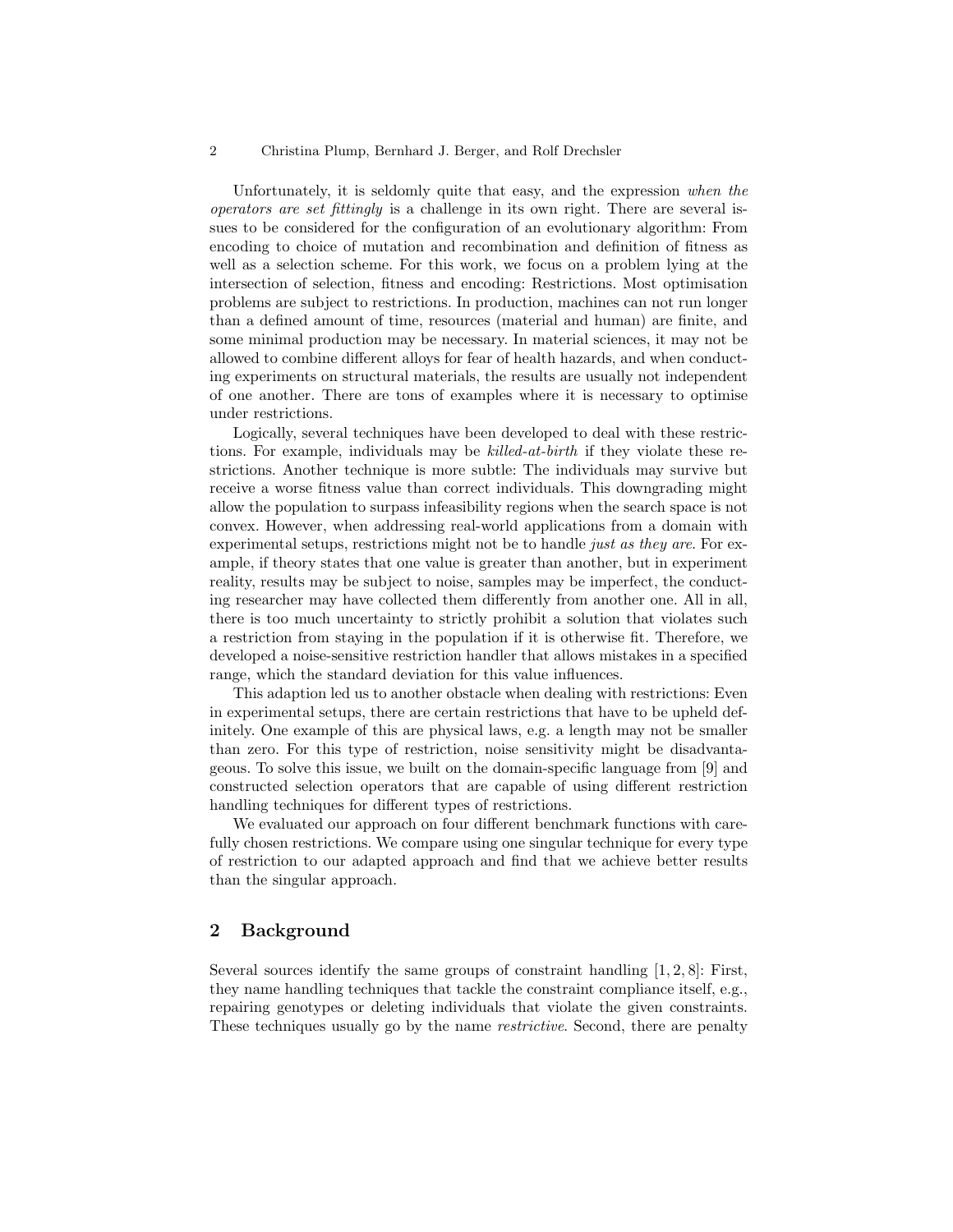techniques. In principle, they work similarly: If an individual violates one or more constraints, penalty terms worsen its fitness accordingly. They fall under the term tolerant. Third, there are decoding-techniques, which choose a different representation. This change in representation allows for the creation of a valid individual. Fourth, the constraints become additional optimisation goals and the given problem a multi-objective optimisation problem.

We will shortly discuss the advantages and disadvantages of the first two types to illustrate the importance of customisation. Restrictive methods usually either delete all constraint-violating individuals during their creation, i.e. they do not become part of the population or repair all constraint-violating individuals such that they represent a valid individual [3, 12]. This fact leads to the advantage that only valid individuals are in the population and, therefore, the optimisation will converge to a valid individual. However, killing all invalid individuals can be time-costly for two reasons: One, new individuals have to be created to keep the population size stable; second, depending on the complexity of the constraint, an evaluation may require much computational time. Repairing individuals requires knowledge about the possibility to repair a given individual, which is not always present. Furthermore, it may produce a distorted distribution of individuals when the repairing process is skewed. Both techniques' disadvantage is that they decrease the possibility of finding an optimum in complex landscapes. For example, invalid regions may surround the optimum. Then, killing all invalid individuals would reduce the chance of slowly surpassing these regions to propagate to the optimum. In conclusion, it might be wise to choose restrictive methods for constraints that are easy to compute and easy to repair and are boundaries than constraints - for example, the condition that a length should not be negative.

Tolerant techniques allow the presence of invalid individuals, but they are disadvantaged. This disadvantage can happen in different ways. One, only valid parents can be chosen for reproduction, thus decreasing the reproducibility of invalid individuals [12]. Second, an expansion of the fitness function with one penalty term per constraint [10]. If an individual violates one constraint, it will worsen his fitness. Usually, the penalising terms are weighted and additionally, they may depend on the extent of the violation. Furthermore, the issue of normalisation has to be taken care of when defining such penalising. The main advantage has already been named: Invalid individuals may survive if their fitness is good enough and their violations are not too high. Therefore, it is possible to overcome infeasible areas that separate feasible areas from one another. The disadvantage, especially with penalty functions, is the distortion of the fitness function and the high degree of necessary fine-tuning of the penalty function's parameters to ensure just the right amount of adjustment.

# 3 Methodology

We identified two challenges when dealing with real-world applications, especially from experimental setups, in evolutionary algorithms: First, although there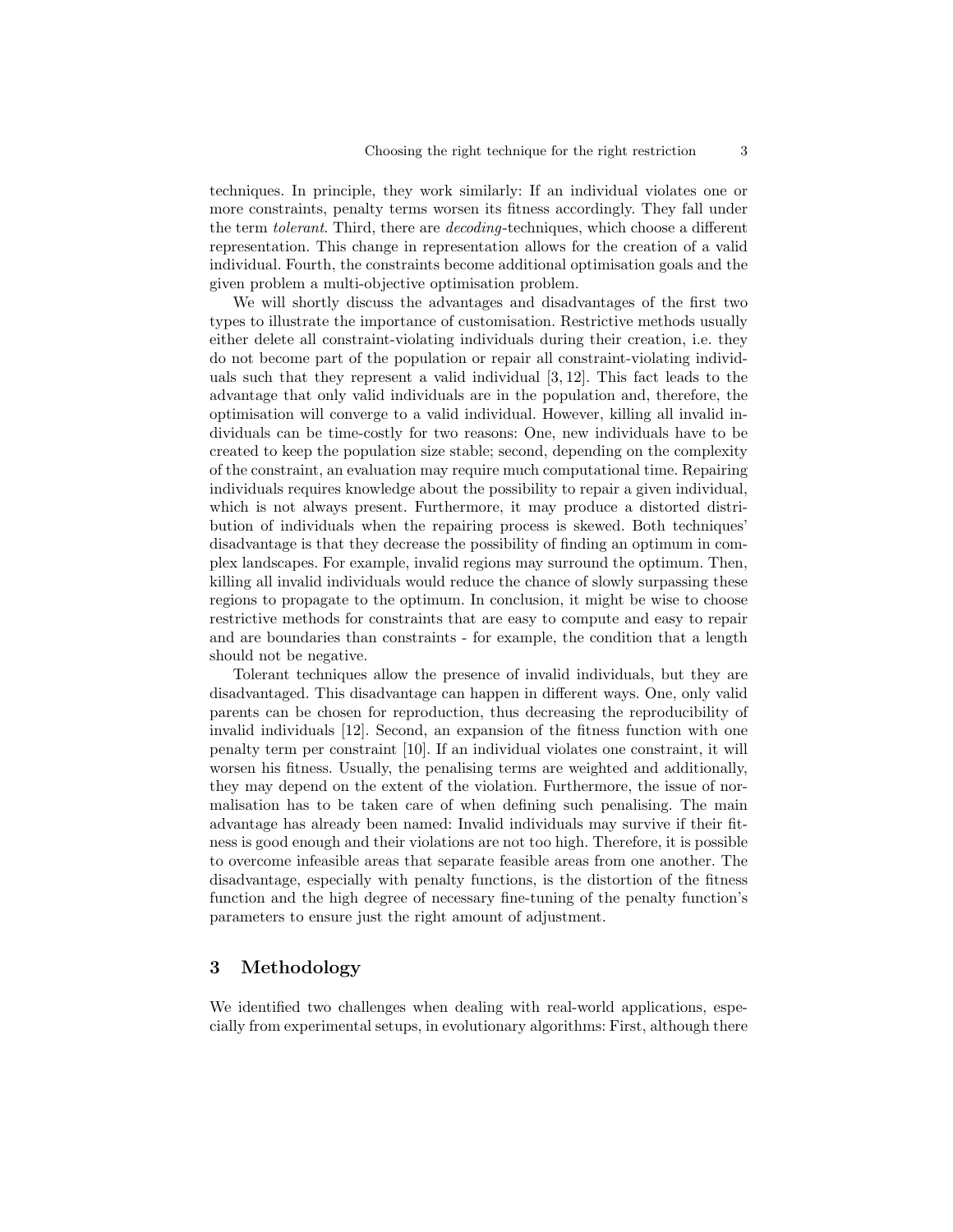are many techniques to deal with constraints, they do not explicitly consider experimental noise. However, constraint-handling techniques need to include noise when dealing with a situation where the search space consists of experimentally derived data. Second, usually, there is not just one type of constraint present. There may be strict constraints that need to be upheld; there may be constraints that hold but are subject to noise; there may be constraints where domain experts are rather vague about when defining them to designers of evolutionary algorithms. This section will present two expansion of constraint-handling techniques: First, we define noise-sensitive restrictions– an application is possible for tolerant and restrictive techniques. Second, we adapt the domain-specific language from Plump et al. to include a type specification for given constraints [9]. When defining the evolutionary algorithm, the designer then can decide which constraint-handling technique to use for which constraint type.

#### 3.1 Noise-sensitive constraint handling

Commonly, the search space of an optimisation problem may be of noised nature. One example is the method by Ellendt et al., which deals with the systematic discovery and development of structural materials [6]. Due to the two-step nature of the optimisation, the search space of the latter one consists of experimental values (cf. Drechsler et al. [4, 5] ). Weather forecasts with noised data from weather stations - that are necessary to predict the weather situation - are another example. If this is turned into an optimisation problem (what needs to be measured to obtain a given weather situation), the search space will be subject to noise again.

For the following concepts, we consider real-valued search space of  $n$  dimensions, i.e.,.  $\mathscr{S} \subset \mathbb{R}^n$ . Please note, however, that other search spaces are possible, e.g. processes or states, and our concepts are extensible to those.

However, knowledge about constraints in the search space, e.g.  $x_1^2 - 5 \le x_2$  is based on the actual values in the search space, not the ones that are measured. That is, a measurement might actually violate the constraint, although the true value behind the noised measurement does not [11]. For example, the pair  $(4, 12)$ fulfills the exemplary inequality mentioned above. However, if the true value 4 is measured as 4.2 due to noise, and 12 is measured as  $11.9, 4.2^2 - 5 = 12.64 \le 11.9$ is no longer true, although the underlying candidate  $(4, 12)$  is. Let us therefore define a noised value as

$$
\hat{x}_i = x_i + \epsilon_i, \epsilon_i \sim \mathcal{N}(0, \sigma_i) \tag{1}
$$

where  $x_i$  denotes the *true* value and we assume  $\sigma_i$  to be a known (or estimated) standard deviation for measurement setup for  $x_i$ . Please note, that since  $\epsilon_i$  can be negative as well, this definition is equivalent in meaning (but not in notation) to  $x_i = \hat{x}_i + \epsilon_i$ .

Let furthermore w.l.o.g. a constraint in an n-dimensional search space be given as  $g_j(x_1, ..., x_n) \leq 0$ , referred to by  $g_j$ . For example, the above constraint can be written as  $x_1^2 - x_2 - 5 \le 0$  and fulfills the denotation.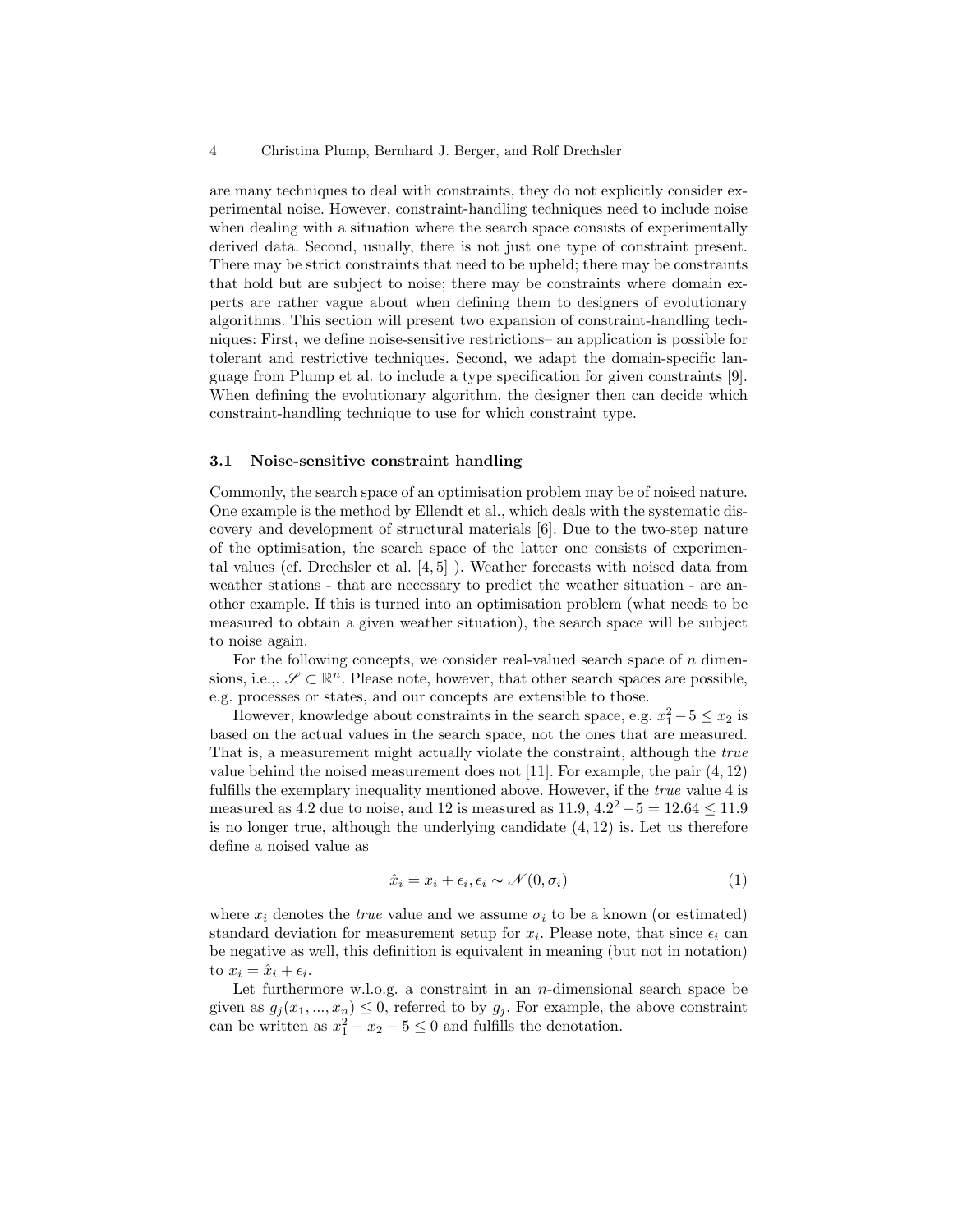**Definition 1.** A constraint-handling technique T on a given constraint  $g_i$  is called noise-sensitive of degree  $\alpha$  when it satisfies the following condition: For a given search space candidate  $(\hat{x}_1, ..., \hat{x}_n)$  T is only applied, if  $\forall (b_1, ..., b_n), b_i \in$  ${-1, 0, 1} : g_j(\hat{x}_1 + b_1 \alpha \sigma_1, ..., \hat{x}_n + b_n \alpha \sigma_n) > 0.$ 

The presented definition also formulates as follows: A noise-sensitive constrainthandling technique first checks whether an individual might fulfil the constraint had it not been for noise, and only if there is no possible noise-combination, it considers the constraint violated and applies its technique. Considering the example from above, if  $\sigma_1 = 0.1$  and  $\sigma_2 = 0.01$ , we observe the following: For  $\alpha = 1$  and  $b_1 = -1$  and  $b_2 = 0$ , we obtain  $(4.2 - 1 \cdot 0.1)^2 - 11.9 - 5 = -0.09 \le 0$ . Therefore, there is a noise-combination such that the constraint is fulfilled for  $\alpha = 1$ . That is, every noise-sensitive constraint-handling technique with  $\alpha \geq 1$ would not consider this constraint violated by the pair (4.2, 11.9).

We would like to point the reader to several interesting observations: First, the choice of  $\alpha$  gives the designer of the evolutionary algorithm the possibility to be rather strict on noise or somewhat tolerant. The higher the choice for  $\alpha$ , the more solutions would not receive appropriate handling although they violate the constraints (one would obtain more false corrects). We advise (due to the 68-95- 99 rule of the normal distribution) not to choose an  $\alpha > 3$ , for this would already include 99% of the possible actual values underlying a given measurement. We propose choosing an  $\alpha$  between 0.5 and 1.5, but this is up to the designer.

Second, along with the first observation,  $\alpha$  should be chosen depending on the constraint technique. A smaller  $\alpha$  may suffice for a tolerant technique, while a higher  $\alpha$  might be more appropriate for a restrictive technique.

Third, defining  $b_i \in \{-1, 0, 1\}$  is a compromise as it has to be ensured that an algorithm employing this technique will terminate. More true to the cause would be  $b_i \in [-1, 1]$ . However, we achieve identical results when  $g_i$  is continuous in the relevant neighbourhood. With this technique mainly being developed for experimental setups, this is the case for most situations.

Fourth, domain experts must supply the evolutionary algorithm expert with the necessary information on standard deviations of the measurements. This necessity of configuration motivates our next contribution, which the following subsection explains.

### 3.2 Configurable constraint handling

Especially in real-world applications, domain knowledge is significant for designing the evolutionary algorithm. Designers make some decisions initially, e.g., the encoding or the choice of mutation and recombination operators. Others, however, may be subject to change when new variables are introduced or information about the included variables changes. When faced with a dynamic environment, a changing infrastructure or a developing research system, these changes are likely to happen more often than less often. Plump et al. propose a data description language for providing information on data to the evolutionary algorithm without having to change the principal design of this algorithm [9].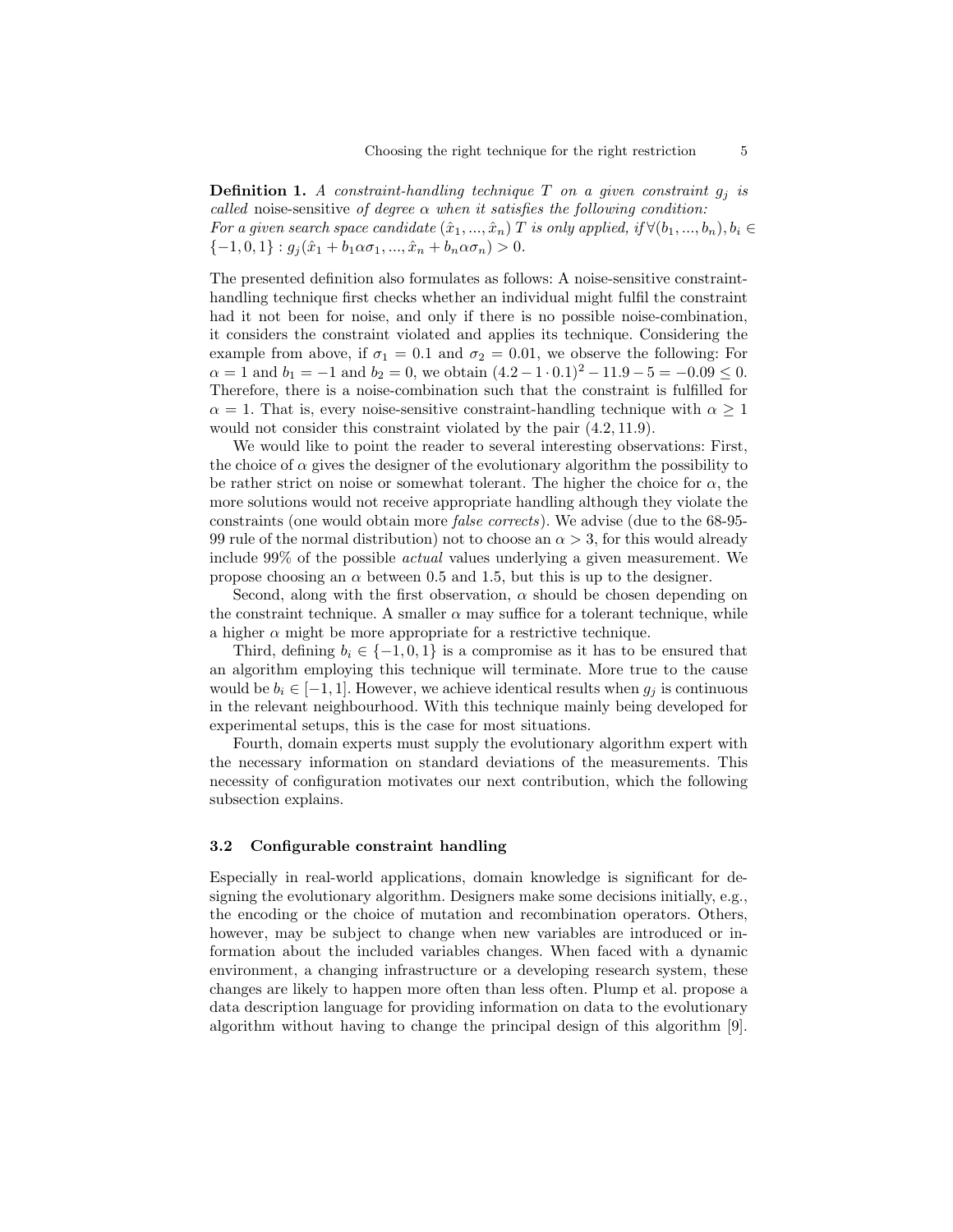```
experiment example ('x") {
   measuring method measurement ('x") {
       quotient descriptor "value 0" ("x. 0") in ["\mum"]<br>§ constraint("x. 0" >= 0.0, "strict")
          \S standard Deviation (1.5);
       quotient descriptor "value 1" ("x.1") in ["\mu m"]<br>§ constraint("x.1") \ge 0.0, "strict")<br>§ standardDeviation (0.8);
       \S constraint ("x.1" / "x.2" >= "x.0", "vague")<br>\S constraint ("x.1" >= "x.0", "noise")
   }
}
```
Listing 1.1. Exemplary data description file

They use this to include dependency information on the search space dimensions to modify mutation and recombination operators. We enhance this data description language to include information about constraints on all search space dimensions. Listing 1.1 shows an example of this, where one can see the included boundary and constraint information.

However, as mentioned above, it might make sense to treat different constraints with different techniques depending on the domain. Which technique to choose for which constraint requires the expertise of both experts (domain and evolutionary algorithm). The domain expert needs to assess the strictness and assurance of a given constraint—whether, for example, it is defined by a physical law or only a known relationship that may be somewhat vague. On the other hand, the evolutionary algorithm expert needs to define the constrainthandling technique to use. We introduce a separation of concern in this case: In the data description file, the domain expert can label each constraint with a type. Additionally, he can supply the standard deviation necessary for noisesensitive constraint handling. The evolutionary algorithm expert can define the constraint-handling technique for every type defined by the domain expert in a configuration file for the evolutionary algorithm. Listing 1.2 shows one possible corresponding configuration file for a given data description file.

### 4 Implementation

We implemented the proposed constraint handling with Jenetics [13] to evaluate our proposed approach. Jenetics is a genetic algorithm, evolutionary algorithm, genetic programming, and multi-objective optimisation framework. The implementation uses Xtext [7] for parsing data description language files. We generate the configured constraint handling mechanisms based on the domain information and the evolutionary algorithm's configuration. Since the constraint handling mechanisms differ, we used two of Jenetic's extension points to implement the strategies. For eliminating individuals, we use Jenetic's constraint mechanism. This mechanism allows a client application to check all individuals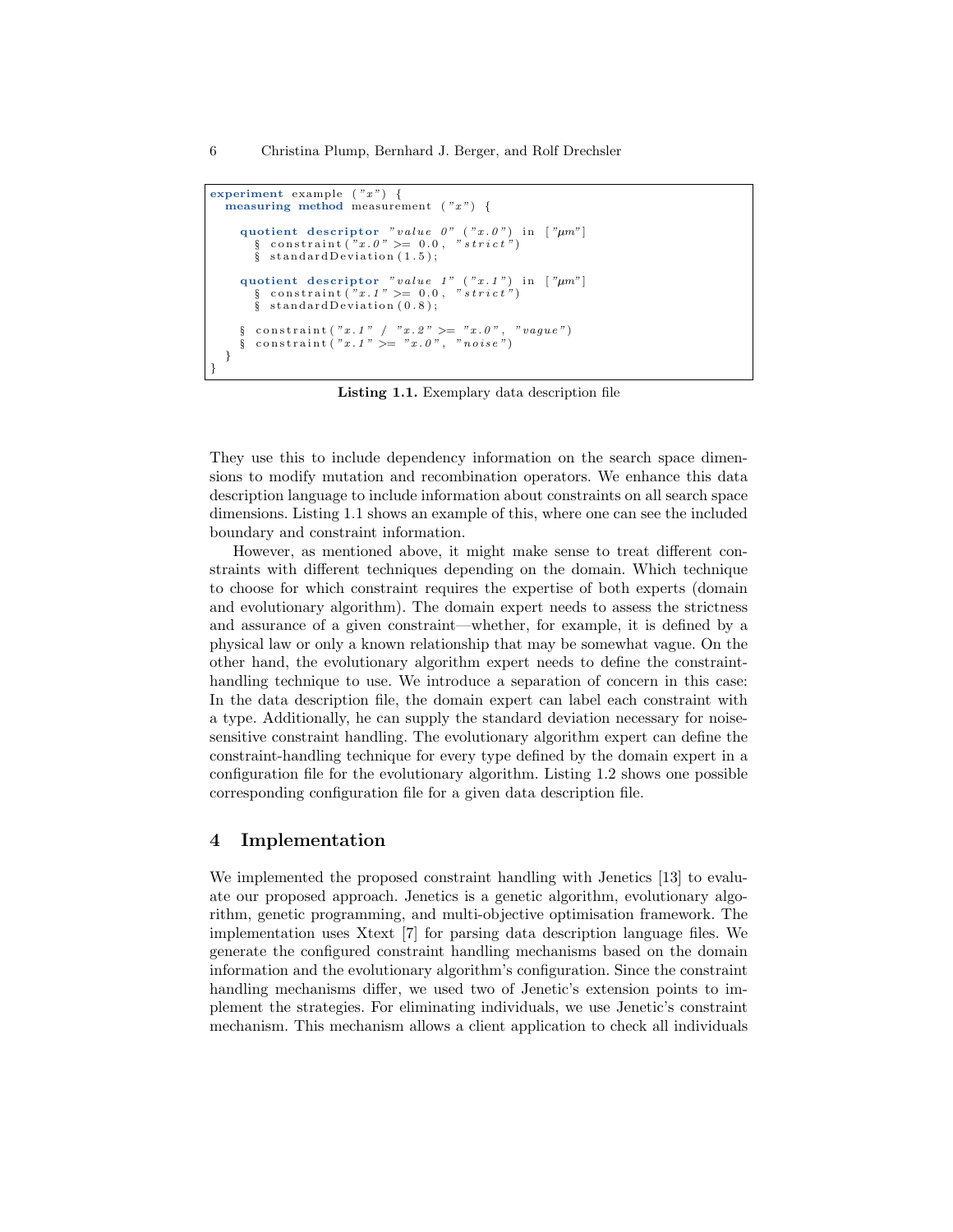```
" algorithm": \{\frac{1}{2} constraint -h and ling": {
       " strict":
           " calculation": { "name": "normal" },<br>"handling": { "name": "killAtBirth" }
       } ,
" vague " : {
           "calculation": { "name": "normal" },<br>"handling": { "name": "malusForFitness", "smoothing": 1.0 }
       } ,
        noise":
           "calculation": { "name": "standard−deviation", "alpha": 1.0 },<br>"handling": { "name": "killAtBirth", "smoothing": 1.0 }
       }
   } ,
      \rightarrow\cdot }
```
Listing 1.2. Excerpt of the evolutionary algorithm configuration

of a generation. If the constraint implementation marks an individual as invalid, Jenetis eliminates the individual and produces a new one. For the malus-based constraint handling, we decorated the fitness function. The decorator pattern allows us to use the default fitness calculation and modify the result based on the constraint evaluation and the configuration.

## 5 Evaluation

To gain insight into the effects of our presented approach, we carried out a thorough evaluation. With this evaluation, we plan to investigate the following research questions:

Research Question 1 Which influence does the adjustability of constraint handling techniques have on the conformance of individuals to the given constraints?

Research Question 2 Is the above mentioned influence, if present, dependent on the choice of encoding: real-valued or bit encoding?

#### 5.1 Setup of evaluation

We use four standard benchmark functions for our evaluation as fitness functions: the Ackley-Function, the Rastrigin Function, the Rosenbrock Function, and the Weighted Sphere Function. These four functions have been chosen according to the classification attributes of functions vital for evolutionary algorithms: Separability and Modality. Each function represents one combination of these two attributes. All four functions were evaluated with ten dimensions as well as two dimensions. Additionally, to achieve some shift of the functions, we did not simply minimise towards zero but minimised the distance to the given target and varied that.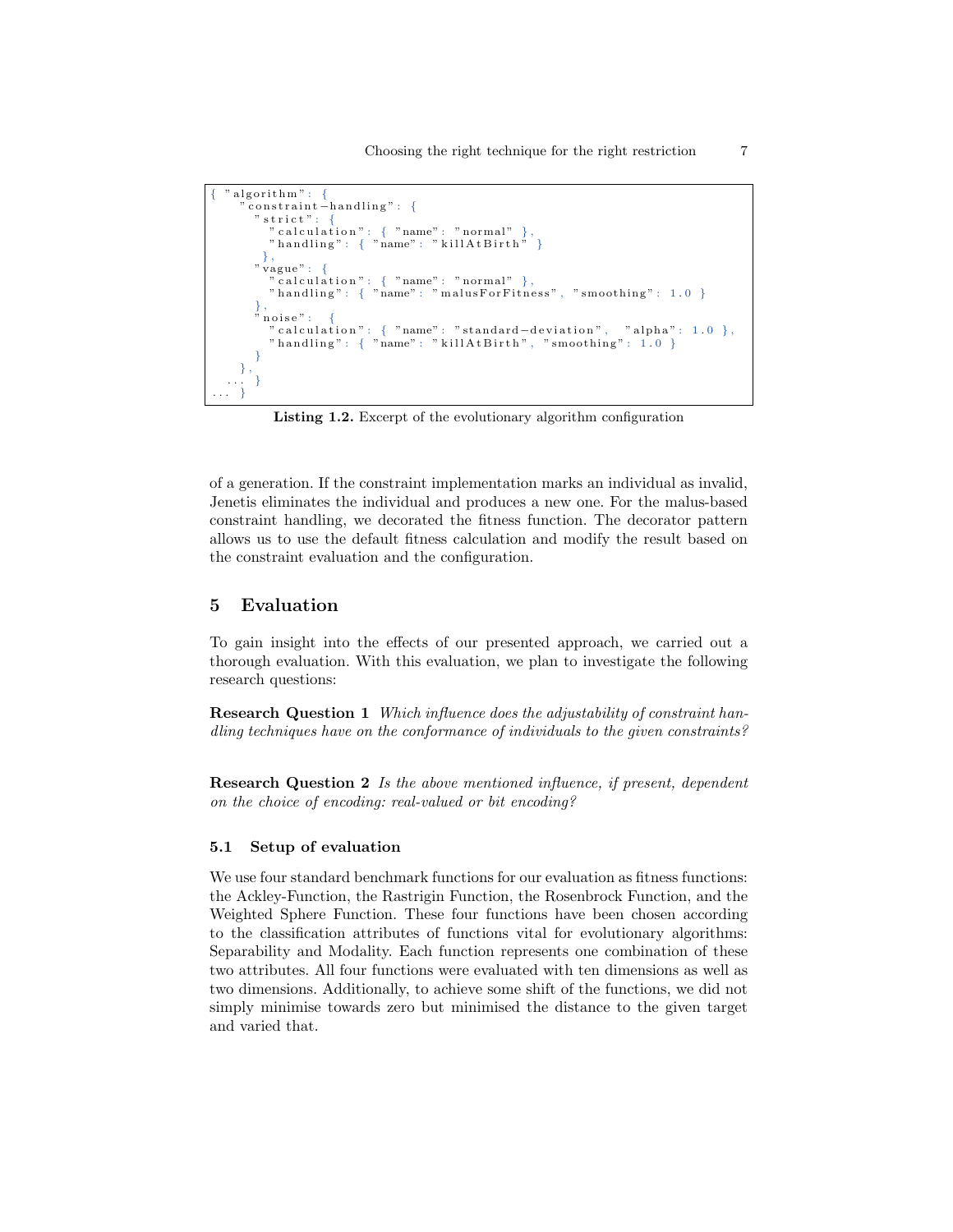#### 8 Christina Plump, Bernhard J. Berger, and Rolf Drechsler

Furthermore, to effectively answer Research Question 2 we used both encodings: A 64-bit floating-point real-valued encoding and a bit encoding with 14 decimal places. We chose an elite selector combined with a tournament selector for parent and offspring selection. For the real-valued encoding, we chose a Gaussian Mutator and a Line Recombinator and for the bit encoding a Swap Mutator and a single crossover as recombination. These operator combinations had proven the most effective for our given situation in previous work.

We carefully chose data description files for the 2D and 10D case with standard deviations and constraints. We varied the assigned type of constraint between strict, vague, noise to symbolise the domain expert's preferred type of constraint-handling.

As constraint-handling techniques, we implemented the kill-at-birth approach as representative for the restrictive methods and the penalty approach as representative for tolerant methods. For both the kill-at-birth and the penalty approach, we added the option of noise-sensitivity with a configurable degree  $\alpha$ .



**Fig. 1.** Number of constraint-violating individuals for constraint  $x_0 \geq 0.0$  in a twodimensional search space with  $x_0$  representing the first dimension. The columns show the results for the different benchmark functions, the rows differentiate the chosen encoding. For each configuration, there is one boxplot for the bit-encoding and one for the double encoding.

We defined five different configurations: all-strict (all constraints are to be handled with a strict technique), all-vague (all constraints are to be handled with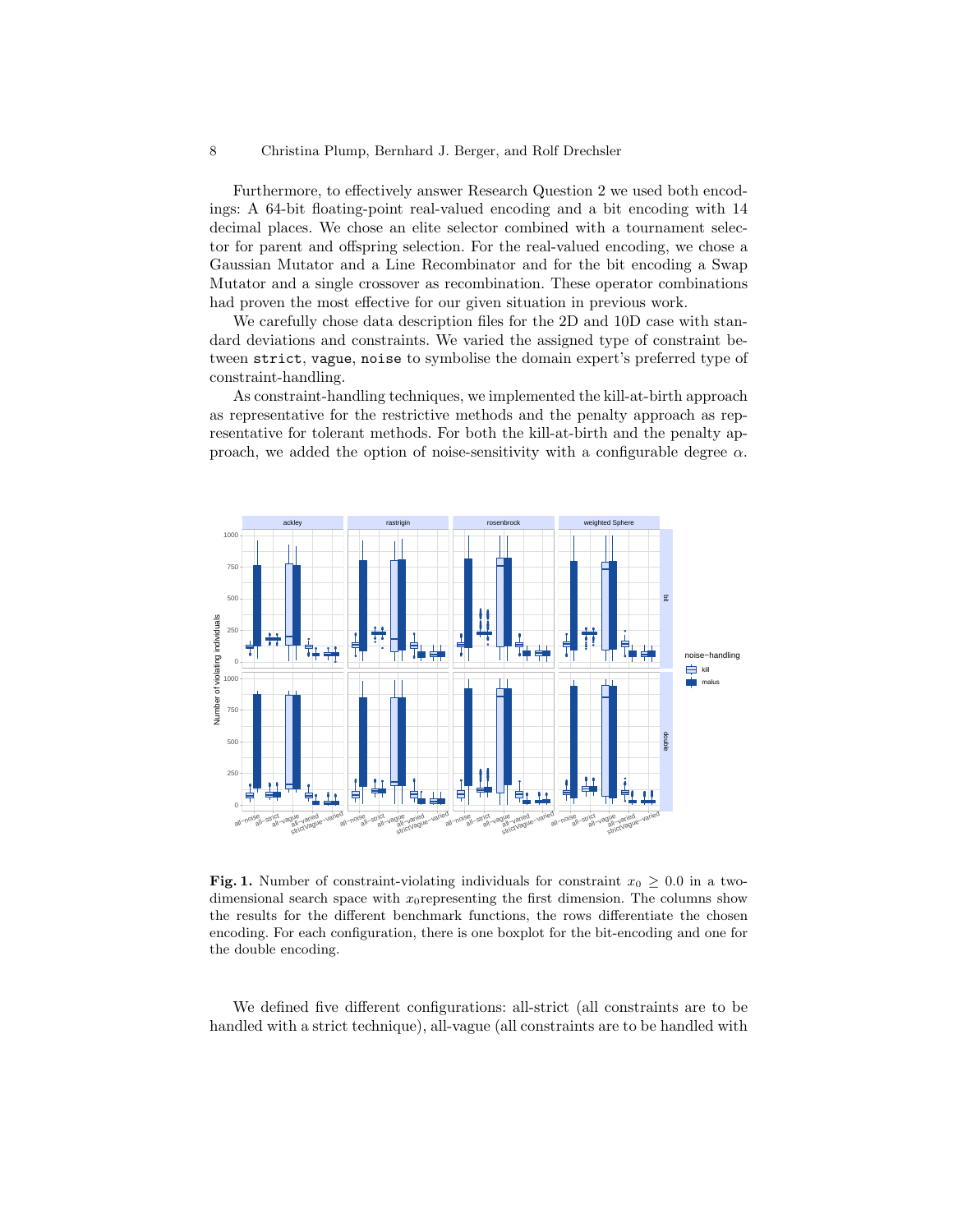a vague technique), all-noise (all constraints are to be handled noise-sensitive), and all-varied (all constraint types are used) and strict-vague-varied (only strict and vague types occur).

All in all, we had 8000 different configurations. Each was run 20 times for statistical reasons and with 100 generations and 1000 individuals.

### 5.2 Results

Figure 1 presents an overview of the acquired data. The boxplots show the distribution of the number of individuals in the last generation, which violates this configuration's first constraint. The description noise-handling refers to the chosen constraint-handling technique for constraints of type noise (kill for the restrictive one, and malus for the tolerant one). The first observation is the high variance for configurations with only type vague (all-vague) constraints and, of course, all-noise with noise-handling malus. Second, both configurations with variations and the all-strict configuration have much lower variance and, in most cases, a smaller median, i.e., they have fewer constraint-violating individuals in more cases. Furthermore, the smallest results are achieved either by all-varied, when employing *malus* as noise-handling and strictVague-varied. Figure 2 shows



Fig. 2. Number of constraint-violating individuals for constraint  $x_1 \geq x_0$  in a twodimensional search space,  $x_0, x_1$  representing the first and second dimension, resp. The columns show the results for the different benchmark functions, the rows differentiate the chosen encoding. For each configuration, there is one boxplot for the bit-encoding and one for the double encoding.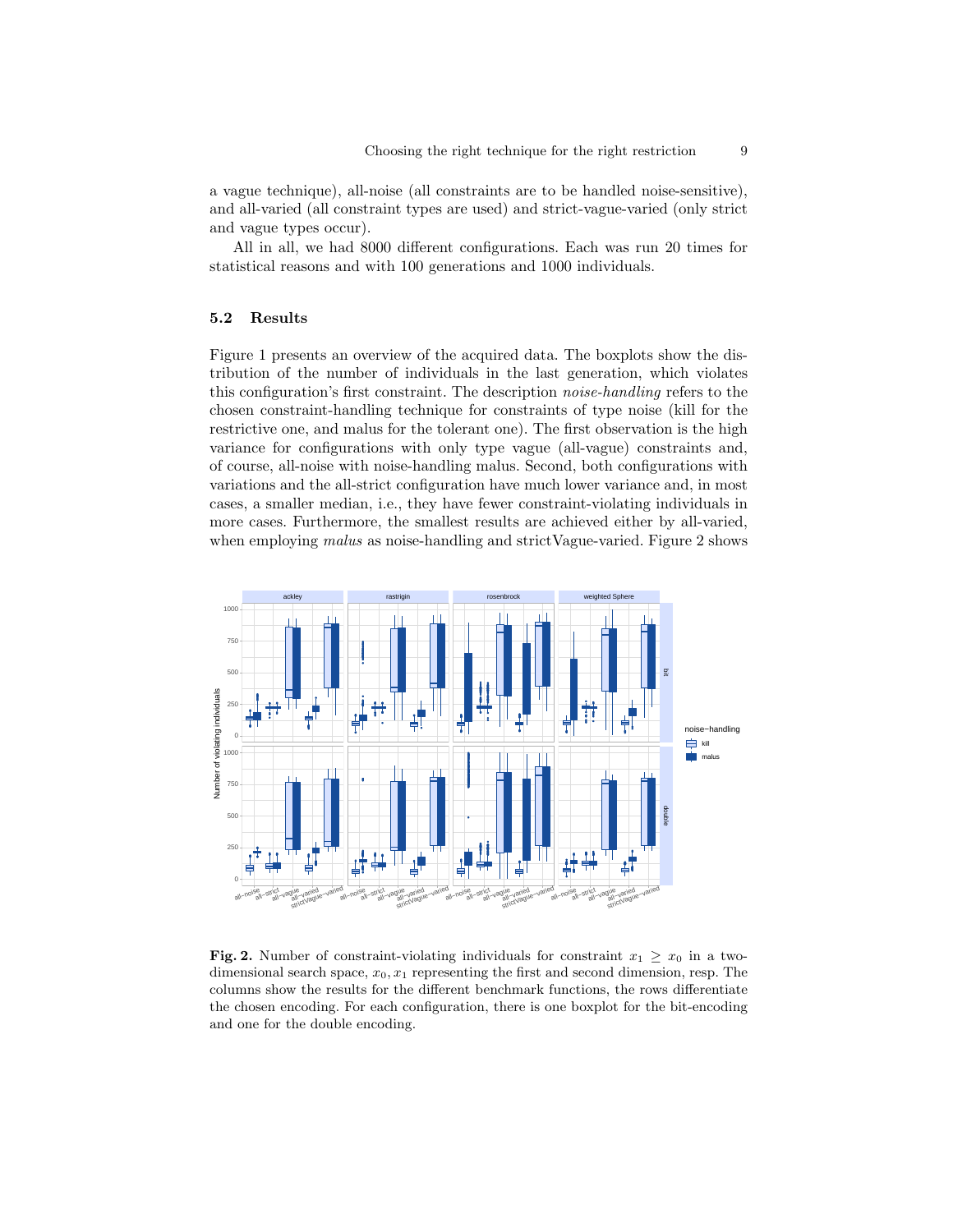#### 10 Christina Plump, Bernhard J. Berger, and Rolf Drechsler

the same overview for the second constraint. Please note, that for varied configurations the first constraint was of type strict and the second of type vague or noise, resp.. We see again a higher variance for the all-vague case and occasionally also in the *all-varied* configuration with *malus* noise-handling. However, with the exception of these outliers, all-varied outperforms the other configurations. For both constraints, all-strict seems to perform better when employed with a double (real-valued)encoding instead of a bit-encoding. The difference in the results for both constraints stems partially from the number of variables in the constraints and additionally, because the second constraint receives the vague or noise technique in the varied configurations.

### 5.3 Discussion

With the above-made observations, we can discuss our research questions from above. Research Question 2 has already been answered by the last sentence above: It seems to have an influence, especially with constraints of type strict. This may be caused by the high variability of the bit encoding, as a single bit flip can have a huge impact on the offspring, whereas the Gaussian Mutator (employed for double encoding) instead produces offsprings in the neighbourhood. Therefore, double encoding is more respective of restrictive techniques. Research Question 1 asked for the influence of the configuration-possibility: For both situations, the all-varied case outperform or equals the others. Even—and this is interesting—when the constraint handling for the specific constraint is equal. However, the difference in the other constraint seems to have an effect through the recombination. This is particularly interesting, and we would like to further investigate this in the future.

## 6 Conclusion and further research

Evolutionary algorithms are beneficial as a tool for optimisation when the optimisation task has many local optima or the function is very complex such that direct approaches like Hillclimbing fail. This increased complexity often occurs when trying to "invert" machine-learned predictions. These situations are often precisely those that need a considerable amount of domain knowledge. We proposed using this domain knowledge to choose the proper constraint-handling technique for a given restriction, allowing different techniques to occur for different constraints. Furthermore, to cope with the fact that experimental setups are usually subject to noise, we defined noise-sensitive constrained-handling techniques based on the standard deviation of the present noise. We expanded our framework for evolutionary algorithms to check for noise sensitivity and extended a domain-driven data description language to adopt these changes. We evaluated our approach by comparing evolutionary algorithms where every constraint received the same treatment to those adapted based on the type of constraint. We found our approach to have the desired effect and intend to include more constraint-handling techniques into our framework for future work.